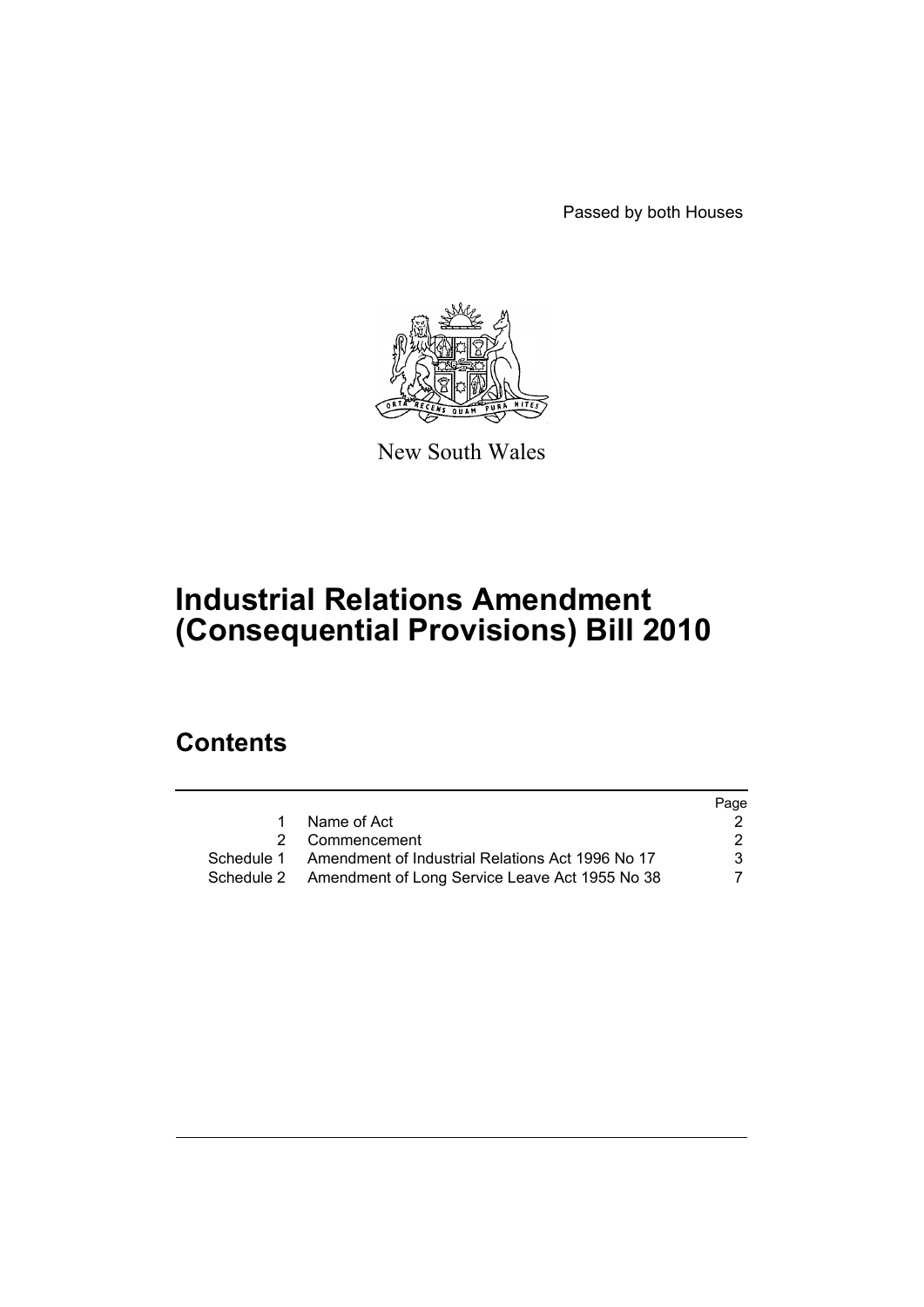*I certify that this public bill, which originated in the Legislative Assembly, has finally passed the Legislative Council and the Legislative Assembly of New South Wales.*

> *Clerk of the Legislative Assembly. Legislative Assembly, Sydney, , 2010*



New South Wales

# **Industrial Relations Amendment (Consequential Provisions) Bill 2010**

Act No , 2010

An Act to amend the *Industrial Relations Act 1996* as a consequence of the enactment of the *Industrial Relations (Commonwealth Powers) Act 2009*; and for other purposes.

*I have examined this bill and find it to correspond in all respects with the bill as finally passed by both Houses.*

*Assistant Speaker of the Legislative Assembly.*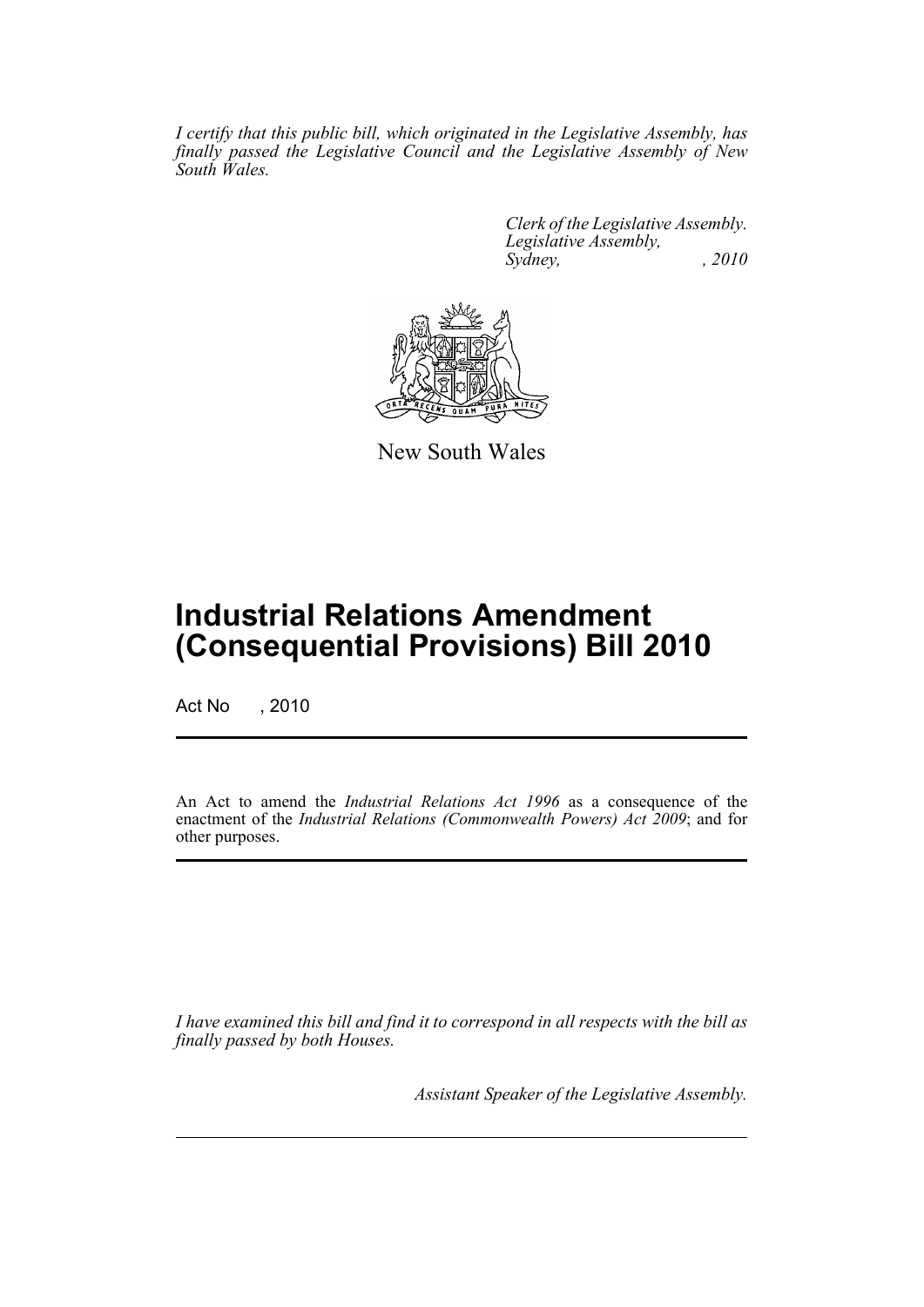## <span id="page-2-0"></span>**The Legislature of New South Wales enacts:**

#### **1 Name of Act**

This Act is the *Industrial Relations Amendment (Consequential Provisions) Act 2010*.

### <span id="page-2-1"></span>**2 Commencement**

This Act commences on the date of assent to this Act.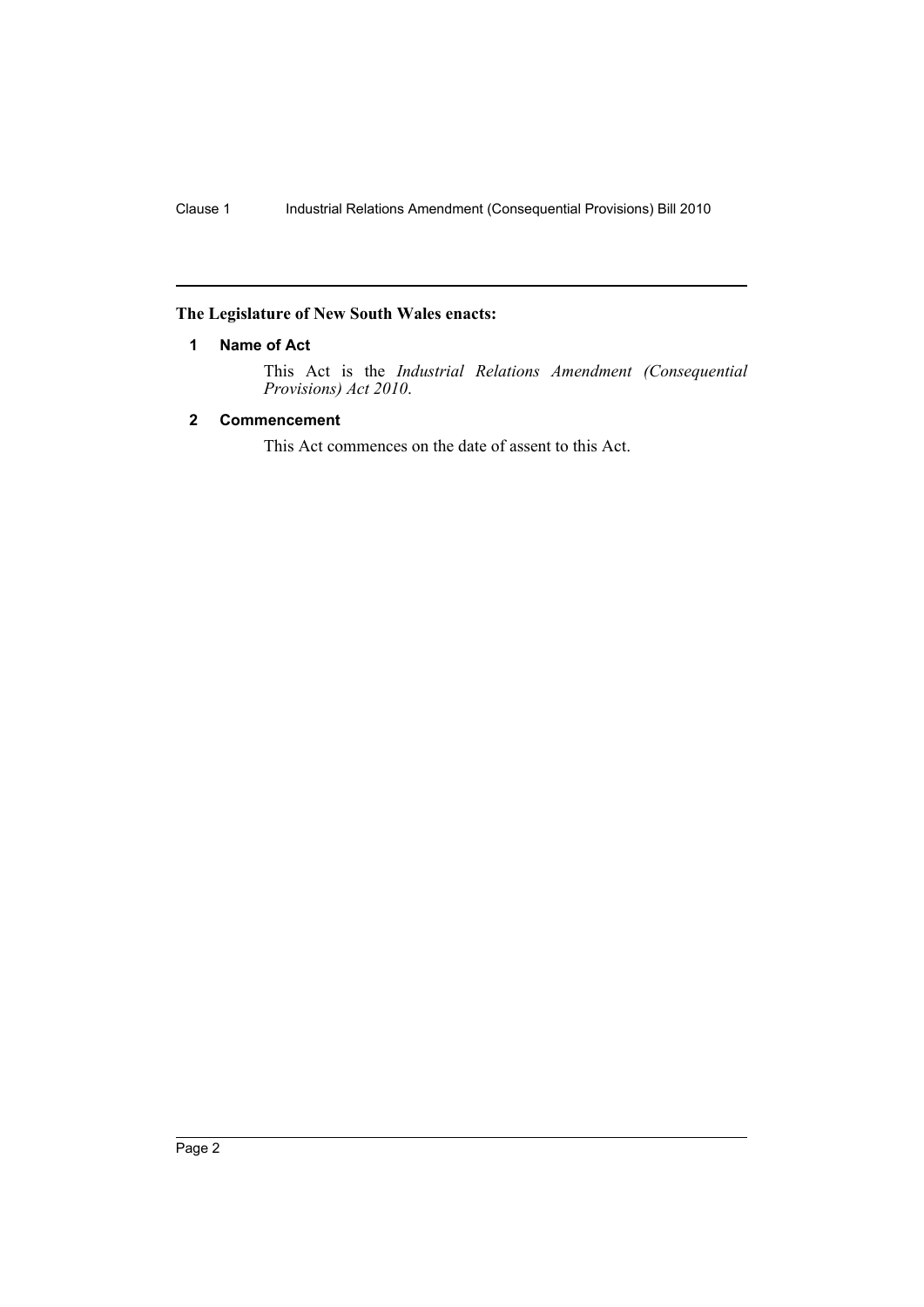Amendment of Industrial Relations Act 1996 No 17 Schedule 1

## <span id="page-3-0"></span>**Schedule 1 Amendment of Industrial Relations Act 1996 No 17**

#### **[1] Section 9A Employers declared not to be national system employers**

Insert after section 9A (2):

- (3) If an eligible employer is declared not to be a national system employer, an industrial instrument (the *transitional State instrument*) is, on the declaration, taken to be established under this Act with the same terms and provisions of any federal industrial instrument that applied to the employees of that employer immediately before the declaration, subject to this section and to any modifications as are necessary or as may be prescribed by the regulations.
- (4) Subject to subsection (5), the transitional State instrument is, depending on the nature of the corresponding federal industrial instrument, taken to be either an award or an enterprise agreement under this Act.
- (5) The Commission may, on the application of the Minister or any party to the transitional State instrument:
	- (a) make a determination as to whether the instrument is to be taken to be an award or an enterprise agreement under this Act, and
	- (b) vary or revoke any term or provision of the instrument if the Commission is satisfied that it is fair and reasonable to do so in the circumstances, and
	- (c) exempt a party to the instrument from any provision of this Act if the Commission is satisfied that it is fair and reasonable to do so in the circumstances.
- (6) If the transitional State instrument provides for any matter, including remuneration or conditions of employment, that does not meet the requirements set out in Division 2 of Part 1 of Chapter 2, the instrument is taken to be modified to the extent necessary to meet those requirements (but only in the case where the instrument is taken to be an award under this Act).
- (7) The transitional State instrument applies (unless earlier rescinded or terminated in accordance with this Act) for a nominal term that ends on the earlier of the following dates, and after that date, applies until rescinded or terminated in accordance with this Act:
	- (a) the end of the day that is 2 years after the relevant eligible employer was declared not to be a national system employer,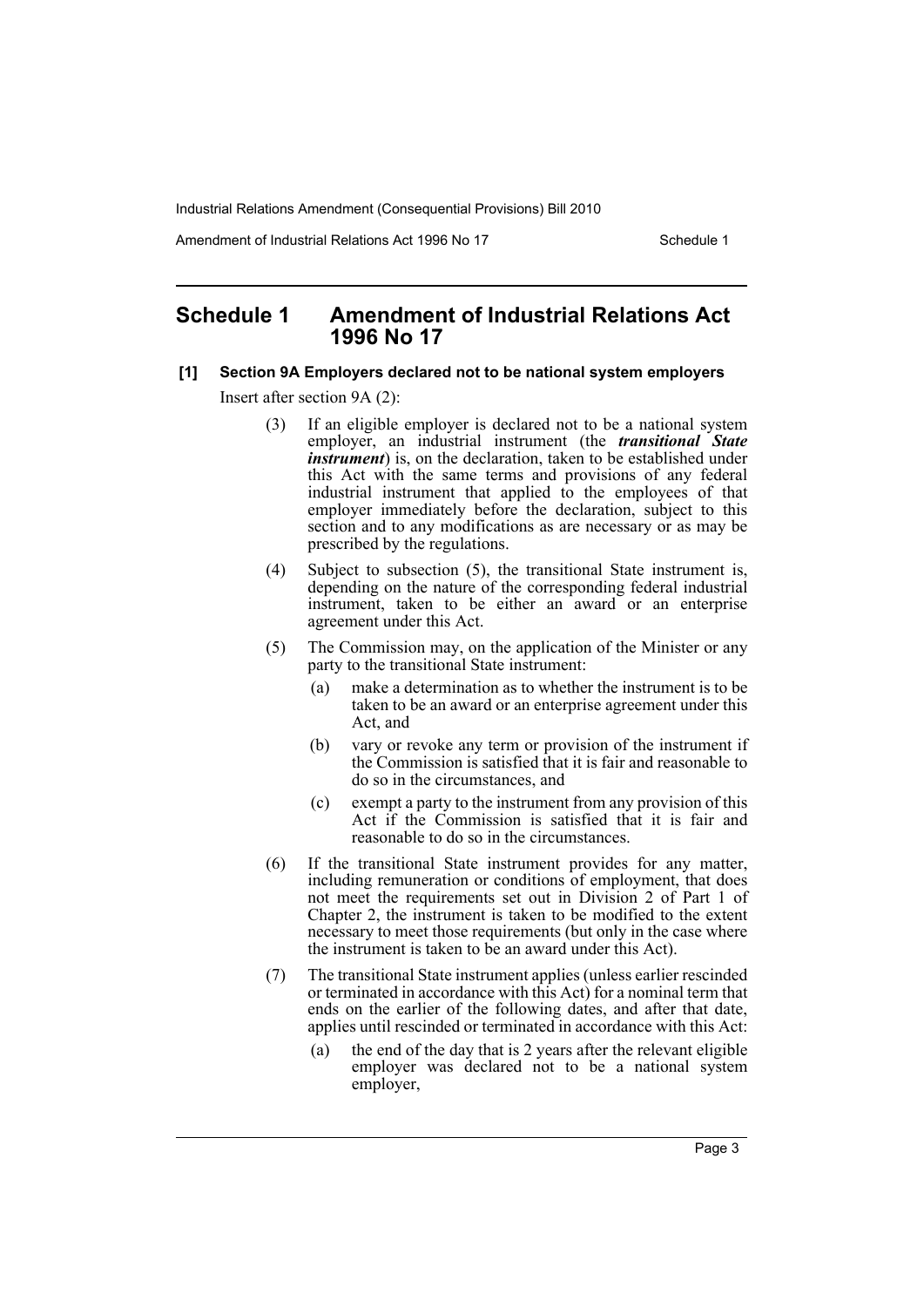- (b) the end of the day that is the expiry date of the corresponding federal industrial instrument.
- (8) The regulations may make provision for or with respect to the application of this Act to transitional State instruments.
- (9) In this section:

*federal industrial instrument* means:

- (a) a fair work instrument under the *Fair Work Act 2009* of the Commonwealth, or
- (b) a Division 2B State instrument under Schedule 3A to the *Fair Work (Transitional Provisions and Consequential Amendments) Act 2009* of the Commonwealth, or
- (c) an instrument given continuing effect under Schedule 3 to the *Fair Work (Transitional Provisions and Consequential Amendments) Act 2009* of the Commonwealth, other than the following:
	- (i) an Australian workplace agreement,
	- (ii) a pre-reform Australian workplace agreement,
	- (iii) an individual transitional employment agreement.

#### **[2] Section 28A Definitions**

Omit the definition of *Federal award*. Insert instead:

#### *Federal award* means:

- (a) a modern award within the meaning of the *Fair Work Act 2009* of the Commonwealth, or
- (b) a Division 2B State award under Schedule 3A to the *Fair Work (Transitional Provisions and Consequential Amendments) Act 2009* of the Commonwealth.

#### **[3] Section 41 Enterprise agreements prevail over State awards**

Omit the note at the end of the section.

#### **[4] Section 48**

Omit the section. Insert instead:

#### **48 What is a National decision?**

A *National decision* is a decision of the Minimum Wage Panel or a Full Bench of Fair Work Australia that generally affects, or is likely to generally affect, the conditions of employment of employees in New South Wales who are subject to the jurisdiction of that panel or body.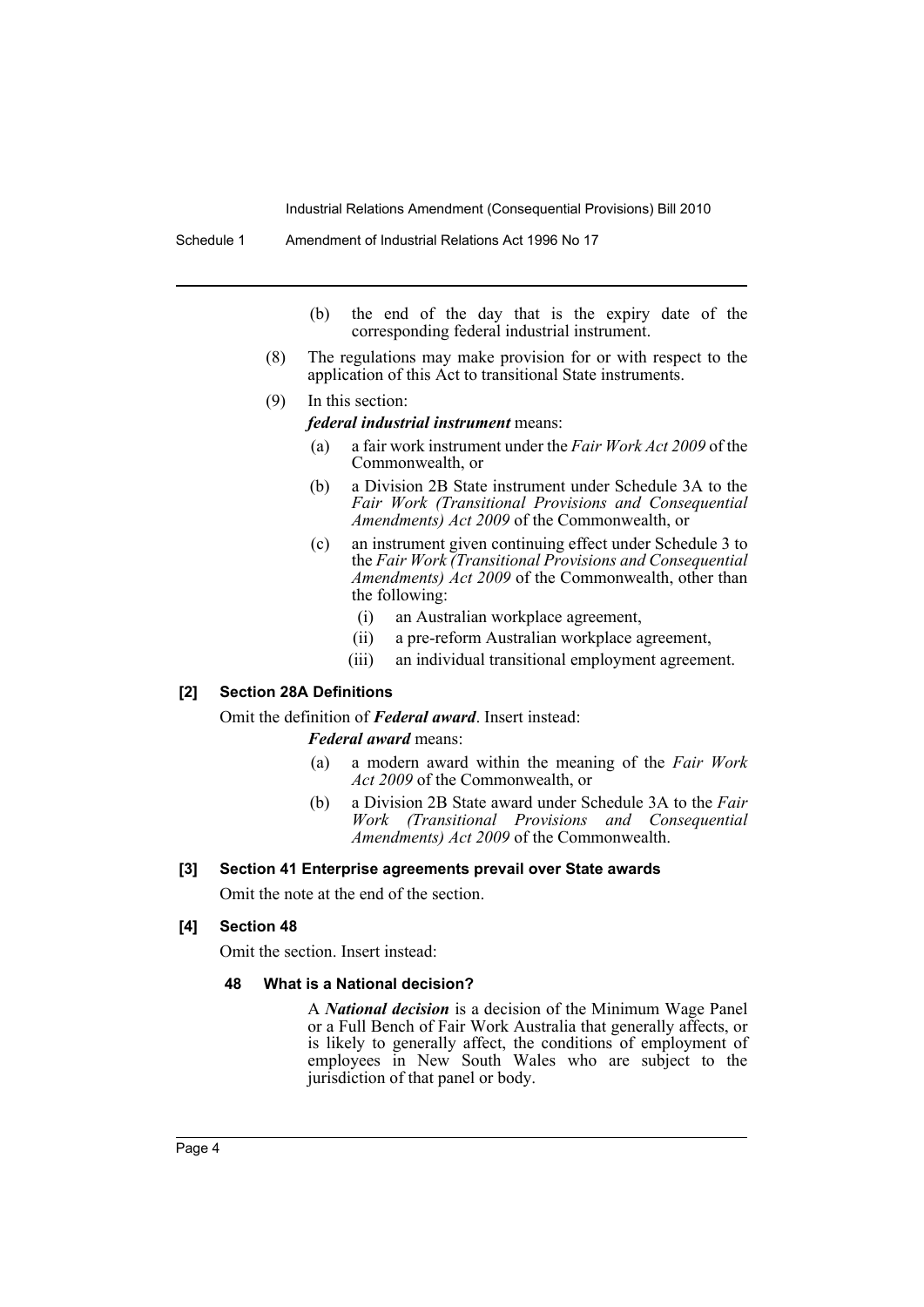Amendment of Industrial Relations Act 1996 No 17 Schedule 1

#### **[5] Section 83 Application of Part**

Omit "the Australian Industrial Relations Commission" from section 83 (1A) (a).

Insert instead "Fair Work Australia".

#### **[6] Section 83 (1A) (b)**

Omit "*Workplace Relations Act 1996*". Insert instead "*Fair Work Act 2009*".

#### **[7] Section 83 (5), definition of "Federal award"**

Omit the definition. Insert instead:

*Federal award* means:

- (a) a modern award within the meaning of the *Fair Work Act 2009* of the Commonwealth, or
- (b) a Division 2B State award under Schedule 3A to the *Fair Work (Transitional Provisions and Consequential Amendments) Act 2009* of the Commonwealth.

#### **[8] Section 83 (5), definition of "industrial instrument"**

Omit "or other Federal industrial instrument".

#### **[9] Section 146B Commission may exercise certain dispute resolution functions under federal enterprise agreements**

Omit the note at the end of section 146B (1).

#### **[10] Section 146B (8), definition of "federal enterprise agreement"**

Omit the definition. Insert instead:

#### *federal enterprise agreement* means:

- (a) an enterprise agreement, or
- (b) a preserved State agreement (but only if the nominal term of the agreement has not yet expired),

within the meaning of the federal Act (and includes any workplace agreement within the meaning of the former *Workplace Relations Act 1996* of the Commonwealth that continues in force under the law of the Commonwealth).

## **[11] Sections 217 (4), 239 (3), 281 and 290**

Omit "*Workplace Relations Act 1996*" wherever occurring. Insert instead "*Fair Work (Registered Organisations) Act 2009*".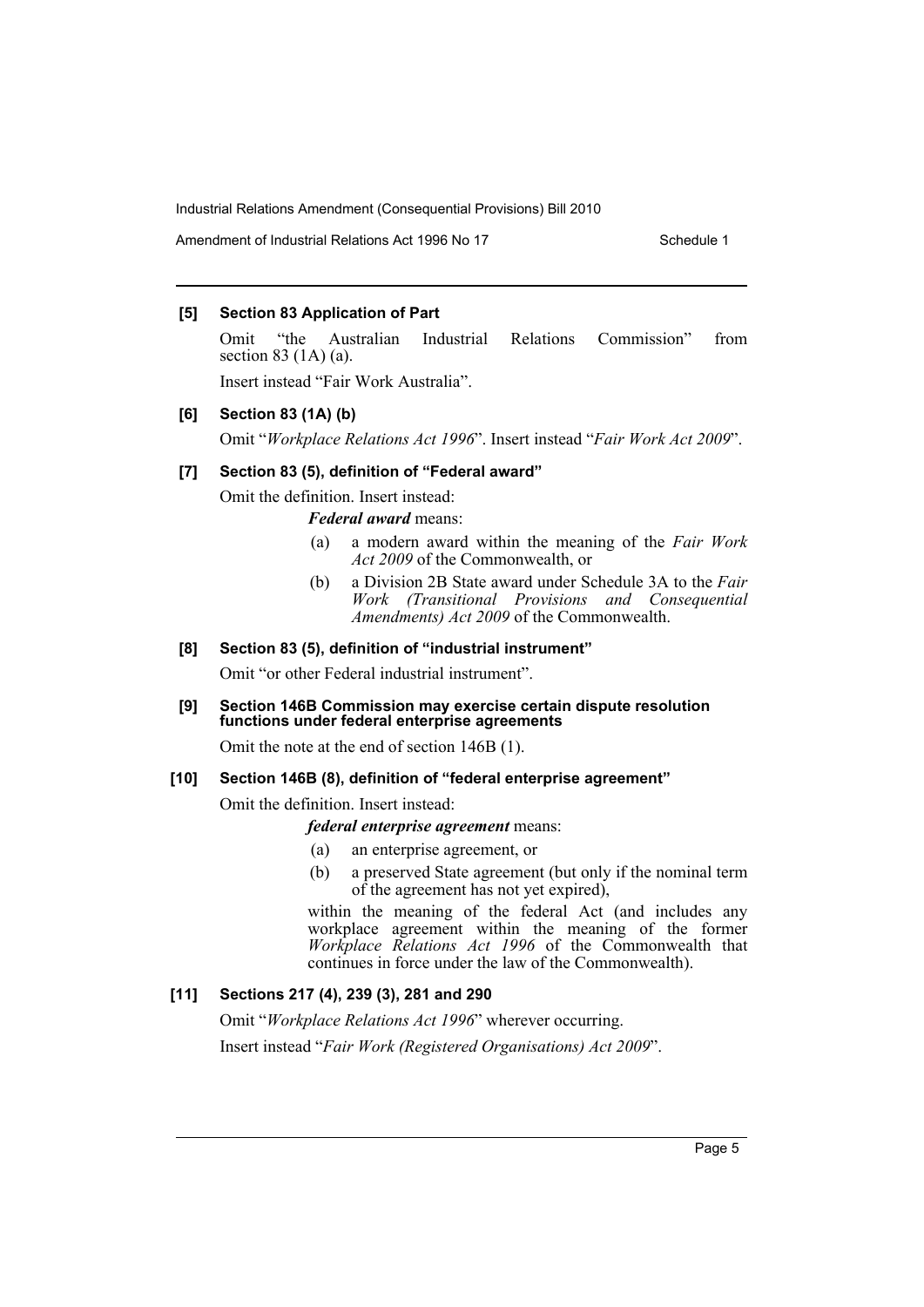Schedule 1 Amendment of Industrial Relations Act 1996 No 17

#### **[12] Section 249 Regulations**

Omit section 249 (2). Insert instead:

Any such regulations may deal with any of the matters dealt with in Chapter 7 of the *Fair Work (Registered Organisations) Act 2009* of the Commonwealth in connection with the election of officers of organisations registered under that Act. The regulations may adopt the provisions of that Chapter, with or without modification.

#### **[13] Section 282 Regulations**

Omit section 282 (2). Insert instead:

Any such regulations may deal with any of the matters dealt with in Chapter 8 of the *Fair Work (Registered Organisations) Act 2009* of the Commonwealth in connection with the accounts and audit of organisations registered under that Act. The regulations may adopt the provisions of that Chapter, with or without modification.

#### **[14] Section 283 Regulations**

Omit section 283 (2). Insert instead:

(2) Any such regulations may deal with any of the matters dealt with in Chapter 3 of the *Fair Work (Registered Organisations) Act 2009* of the Commonwealth in connection with the amalgamation of organisations registered under that Act. The regulations may adopt the provisions of that Chapter, with or without modification.

#### **[15] Dictionary**

Omit the definition of *Australian Industrial Relations Commission*.

Insert instead in alphabetical order:

*Fair Work Australia* means Fair Work Australia established under the *Fair Work Act 2009* of the Commonwealth, and includes any successor to that body.

*Minimum Wage Panel* means the Minimum Wage Panel constituted under the *Fair Work Act 2009* of the Commonwealth, and includes any successor to that panel.